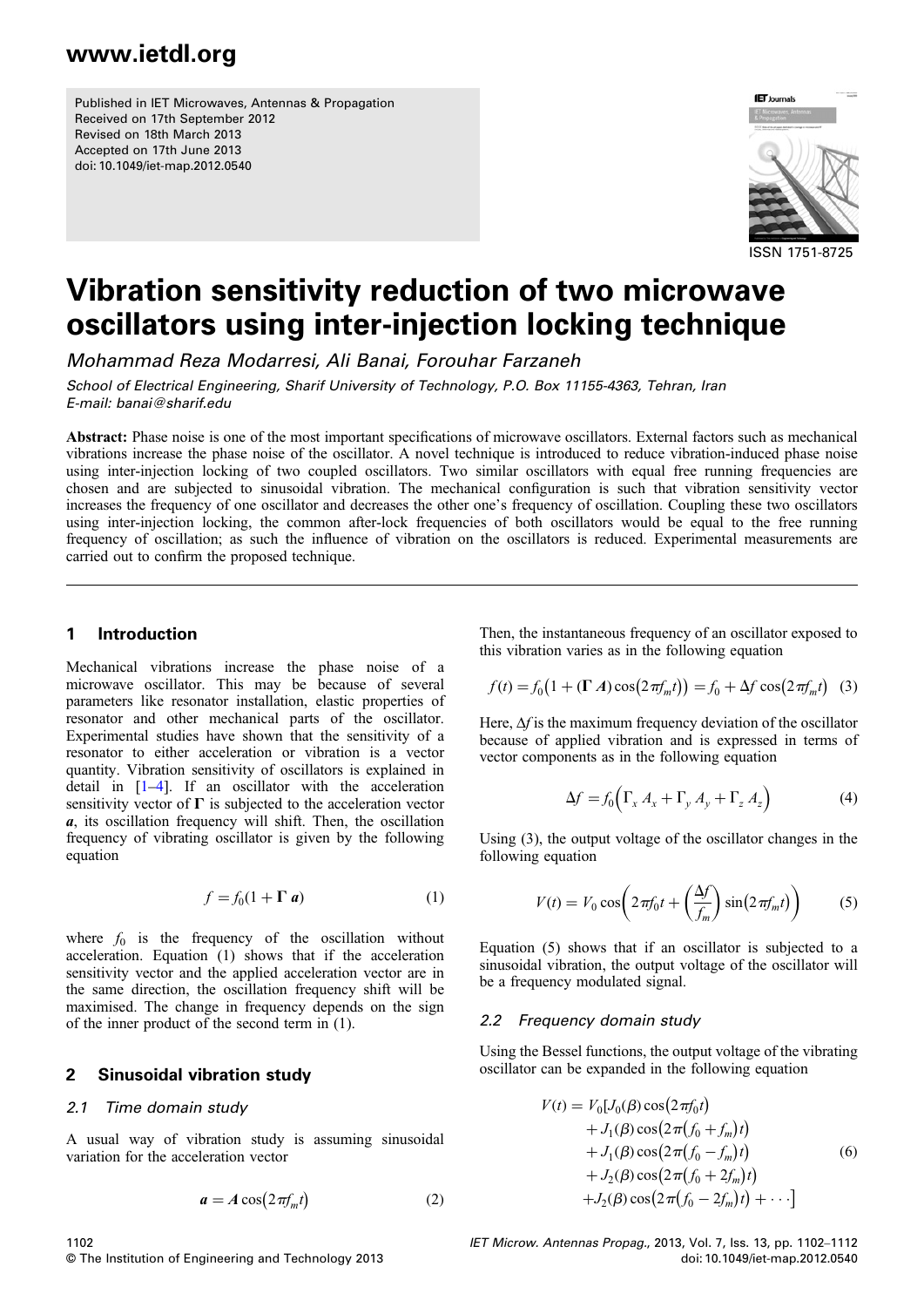In which  $\beta$  is the modulation index and is given by the following equation

$$
\beta = \Delta f / f_m = (\Gamma A) f_0 / f_m \tag{7}
$$

Equation (6) shows that sidebands are induced on the left-hand and right-hand sides at integer multiples of  $f_m$ offsets around the carrier. The relative levels (in dB) of these sidebands with respect to the carrier are

$$
L(dBc) = 20Log(J_n(\beta)/J_0(\beta))
$$
 (8)

For a low-modulation index ( $\beta$  < 0.1), that is, narrowband FM, one can use the approximations  $J_0(\beta) \cong 1$ ,  $J_1(\beta) \cong$  $\beta/2$  and ignore higher order sidebands for  $n \ge 2$ .

So for a low-modulation index, the sidebands are only induced at the offset  $f_m$  from the carrier for which their relative levels are

$$
L(d\text{Bc}) = 20\text{Log}\left(\frac{(\Gamma a)f_0}{2f_m}\right) = 20\text{Log}\left(\frac{\Delta f}{2f_m}\right) \tag{9}
$$

#### 3 Inter-injection locking of coupled vibrating oscillators

In a similar way, random vibration increases the phase noise of an oscillator. The increased phase noise of oscillators can reduce the performance of the receivers and transmitters in many applications especially in mobile systems. Several methods have been proposed to reduce the undesirable effects of vibration on the oscillators [5, 6]. These techniques include selecting low-vibration-sensitive materials, active vibration cancellation schemes [6], using dampers [7–9], phase locking of references and bootstrapping of several oscillators [10].

Injection and inter-injection locking of oscillators are effective techniques to synchronise coupled oscillators either unilaterally or mutually. The equations governing the dynamic and steady-state behaviour of these techniques have been studied before in [11, 12], along with phase noise in these synchronised oscillators [13, 14, 19].

In this section, we will show that proper inter-injection locking of two vibrating microwave oscillators can reduce the effect of vibration on them. For this purpose, two similar oscillators with same free running frequencies are subjected to a sinusoidal vibration with vibration frequency  $f<sub>m</sub>$ . The vibration sensitivity vector of the first oscillator has the same direction as the applied acceleration vector;  $\Gamma_1$  = ca, and the vibration sensitivity vector of the second oscillator is in the opposite direction to this vector;  $\Gamma_2$  =  $-ca$ . Hence, for the oscillators using  $\Gamma_1 = -\Gamma_2 = \Gamma$ , one can write

$$
\Delta f_1 = -\Delta f_2 = f_0 \Gamma \mathbf{a} = f_0 |\Gamma| |\mathbf{a}| \tag{10}
$$

If the two oscillators are similar, instantaneous frequencies of the vibrating oscillators become

$$
f_1 = f_0 + \Delta f \cos(2\pi f_m t) \tag{11a}
$$

$$
f_2 = f_0 - \Delta f \cos(2\pi f_m t) \tag{11b}
$$

Prior to study of the inter-injection locking of coupled

IET Microw. Antennas Propag., 2013, Vol. 7, Iss. 13, pp. 1102–1112 doi: 10.1049/iet-map.2012.0540

vibrating oscillators, a circuit model for the vibrating oscillator is extracted.

#### 3.1 Circuit model for a vibrating oscillator

First consider the series resonant circuit shown in Fig. 1, which represents the vibrating oscillator along with the active element and external injection source [15]. We put this external source in order to obtain formulae that will be used in the next section.

In this circuit,  $\Delta L$  is time varying inductance that models the frequency variations of the oscillator because of vibration and  $V_{\text{ini}}$  represents the external injection from the mutually coupled oscillator to this oscillator. The phasor  $\overline{A}$ stands for the loop current. The free running frequency of oscillation without any injection and vibration, is  $f_0 = 1/2\pi\sqrt{LC}$ . By exposing this oscillator to sinusoidal vibrations the instantaneous frequency changes to

$$
f(t) = f_0 + \Delta f \cos(\omega_m t) = \frac{1}{2\pi\sqrt{(L + \Delta L)C}} \qquad (12)
$$

assuming  $(\Delta L/L) \ll 1$  hence

$$
\frac{1}{2\pi\sqrt{(L+\Delta L)C}} \approx f_0 \left(1 - \frac{\Delta L}{2 L}\right) = f_0 + \Delta f \cos\left(2\pi f_m t\right)
$$

$$
\Rightarrow \Delta L = \frac{-2 L \Delta f}{f_0} \cos\left(2\pi f_m t\right) \tag{13}
$$

We use this circuit model to explore the dynamic behaviour of two mutually coupled oscillators under vibration.

Defining time varying voltage phasor for output voltage of the vibrating oscillator is shown in Fig. 1, as

$$
V = RLA(t)ej\theta(t) = RLA(t)ej(2\pi f_0 t + \beta \sin \omega_m t)
$$
 (14)

Then, writing the KVL in the oscillator loop  $[16]$ , one obtains by the following equation

$$
\frac{dV}{dt} = \frac{\pi f_0}{Q} \left( 1 + \frac{\Delta f}{f_0} \cos \omega_m t \right)
$$
  
 
$$
\times V_{\text{inj}} + \left( j2 \pi f_0 \left( 1 + \frac{\Delta f}{f_0} \cos \omega_m t \right) - \frac{2 \pi f_0}{Q} \left( 1 + \frac{\Delta f}{f_0} \cos \omega_m t \right) \left( 1 - \frac{R_D}{R_L} \right) \right) V
$$
(15)

Separating the real and imaginary parts of this equation and



Fig. 1 Equivalent circuit of a vibrating oscillator with external injection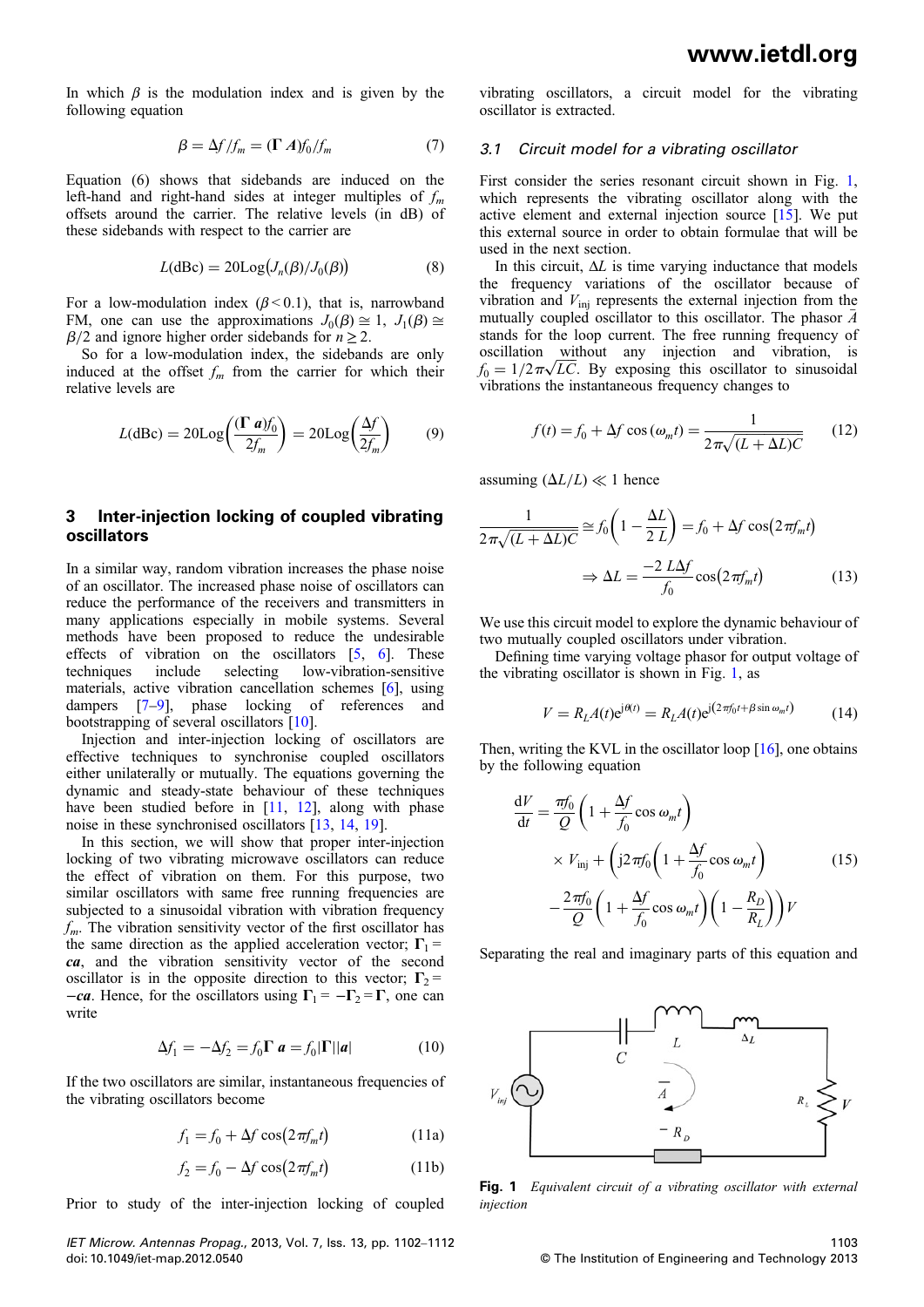assuming  $V_{\text{inj}} = \varepsilon R_L A_{\text{inj}}(t) e^{j\theta_{\text{inj}}(t)}$  one obtains the following equation

$$
\frac{d\theta}{dt} = (2\pi f_0 + 2\pi \Delta f \cos \omega_m t) + \frac{1}{2Q} \frac{A_{\text{inj}}}{A}
$$
  

$$
(2\pi f_0 + 2\pi \Delta f \cos \omega_m t) \sin(\theta_{\text{inj}} - \theta)
$$
  

$$
\frac{dA}{dt} = -\frac{A}{Q} (2\pi f_0 + 2\pi \Delta f \cos \omega_m t) \left(1 - \frac{R_D}{R_L}\right)
$$
  

$$
+ \frac{1}{2Q} \frac{A_{\text{inj}}}{A} (2\pi f_0 + 2\pi \Delta f \cos \omega_m t) \cos(\theta_{\text{inj}} - \theta)
$$
 (16)

Without any external injection,  $A_{\text{ini}} = 0$ , from the phase equation we conclude that the FM sideband levels are smaller than the carrier by a factor  $\gamma_{\text{single}} = \Delta f/2f_m$ 

#### 3.2 Inter-injection locking of coupled oscillators under vibration

Now consider two similar oscillators with same free running frequencies coupled with each other. A circuit model for these two vibrating mutually coupled oscillators is proposed in Fig. 2 [15]. These two oscillators have been mutually coupled using a passive reciprocal circuit like an attenuator and a transmission line. In this circuit,  $\varepsilon$  and  $\varphi$  are the magnitude and the phase of the coupling coefficient of the coupling network, respectively, and the output voltages of the vibrating oscillators are

$$
V_1(t) = R_L A_1(t) e^{j\theta_1(t)}
$$
 and  $V_2(t) = R_L A_2(t) e^{j\theta_2(t)}$ 

Assume that the acceleration vector and the acceleration sensitivity vector are in the same direction for the first oscillator and are in the opposite direction for the second one. Using (11) and (13) we have



Fig. 2 Circuit model for two mutually coupled vibrating oscillators

 $\Delta L_1 = -\Delta L_2 = \frac{-2 \, L\Delta f}{f_0} \cos(2\pi f_m t)$  Assuming that a

small part of the voltage of one oscillator is injected into the other oscillator (weak coupling), then for coupling phase equal to  $2\pi$ , one obtains

$$
V_{\text{inj},1}(t) = \varepsilon R_L A_2(t) e^{j\theta_2(t)}
$$

$$
V_{\text{inj},2}(t) = \varepsilon R_L A_1(t) e^{j\theta_1(t)}
$$
(17)

For each oscillator, a differential equation [similar to (15)] describes the time variations of complex phasor  $V$  of the oscillator. Substituting voltages  $V_1$  and  $V_2$  from (17) in (15) and separating real and imaginary parts of these equations one obtains four coupled non-linear differential equations governing the amplitudes and the phases of these oscillators by the following equations

$$
\frac{d\theta_1}{dt} = (2\pi f_0 + 2\pi \Delta f \cos \omega_m t) + \frac{\varepsilon A_2}{2Q A_1}
$$
  
×  $(2\pi f_0 + 2\pi \Delta f \cos \omega_m t) \sin(\theta_2 - \theta_1)$  (18a)

$$
\frac{d\theta_2}{dt} = (2\pi f_0 - 2\pi \Delta f \cos \omega_m t) + \frac{\varepsilon A_1}{2Q A_2}
$$
  
×  $(2\pi f_0 - 2\pi \Delta f \cos \omega_m t) \sin(\theta_1 - \theta_2)$  (18b)

$$
\frac{dA_1}{dt} = -\frac{A_1}{Q} \left( 2\pi f_0 + 2\pi \Delta f \cos \omega_m t \right) \left( 1 - \frac{R_D}{R_L} \right)
$$

$$
+ \frac{\varepsilon A_2}{2Q} \left( 2\pi f_0 + 2\pi \Delta f \cos \omega_m t \right) \cos \left( \theta_2 - \theta_1 \right)
$$
(18c)

$$
\frac{dA_2}{dt} = -\frac{A_2}{Q} \left( 2\pi f_0 - 2\pi \Delta f \cos \omega_m t \right) \left( 1 - \frac{R_D}{R_L} \right)
$$

$$
+ \frac{\varepsilon A_1}{2Q} \left( 2\pi f_0 - 2\pi \Delta f \cos \omega_m t \right) \cos \left( \theta_1 - \theta_2 \right)
$$
(18d)

where  $Q$  stands for loaded quality factor of the oscillators;  $Q = \omega_0 L / R_L$ .

However, since the injection level in the oscillator loop is small ( $\varepsilon \ll 1$ ), the amplitudes do not change considerably and the dynamics of the oscillators can be well described only by the phase differential equations [15, 16]. By this assumption, the phase equations are decoupled from amplitude equations. As such, the phase variations of  $\theta_1(t)$ and  $\theta_2(t)$  are explained by the following equations:

$$
\frac{d\theta_1}{dt} = (2\pi f_0 + 2\pi \Delta f \cos \omega_m t) + \frac{\varepsilon}{2Q}
$$
  
×  $(2\pi f_0 + 2\pi \Delta f \cos \omega_m t) \sin(\theta_2 - \theta_1)$  (19a)

$$
\frac{d\theta_2}{dt} = (2\pi f_0 - 2\pi \Delta f \cos \omega_m t) + \frac{\varepsilon}{2Q}
$$
  
×  $(2\pi f_0 - 2\pi \Delta f \cos \omega_m t) \sin(\theta_1 - \theta_2)$  (19b)

Subtracting (19b) from (19a) and defining the phase difference  $\psi(t) = \theta_1(t) - \theta_2(t)$ , we obtain

$$
\frac{d\psi(t)}{dt} = 4\pi\Delta f \cos(\omega_m t) - \frac{\varepsilon}{Q} 2\pi f_0 \sin \psi(t) \qquad (20)
$$

Since  $\psi(t)$  is small for oscillators under vibration, the sin( $\psi(t)$ )

IET Microw. Antennas Propag., 2013, Vol. 7, Iss. 13, pp. 1102–1112 doi: 10.1049/iet-map.2012.0540

1104 © The Institution of Engineering and Technology 2013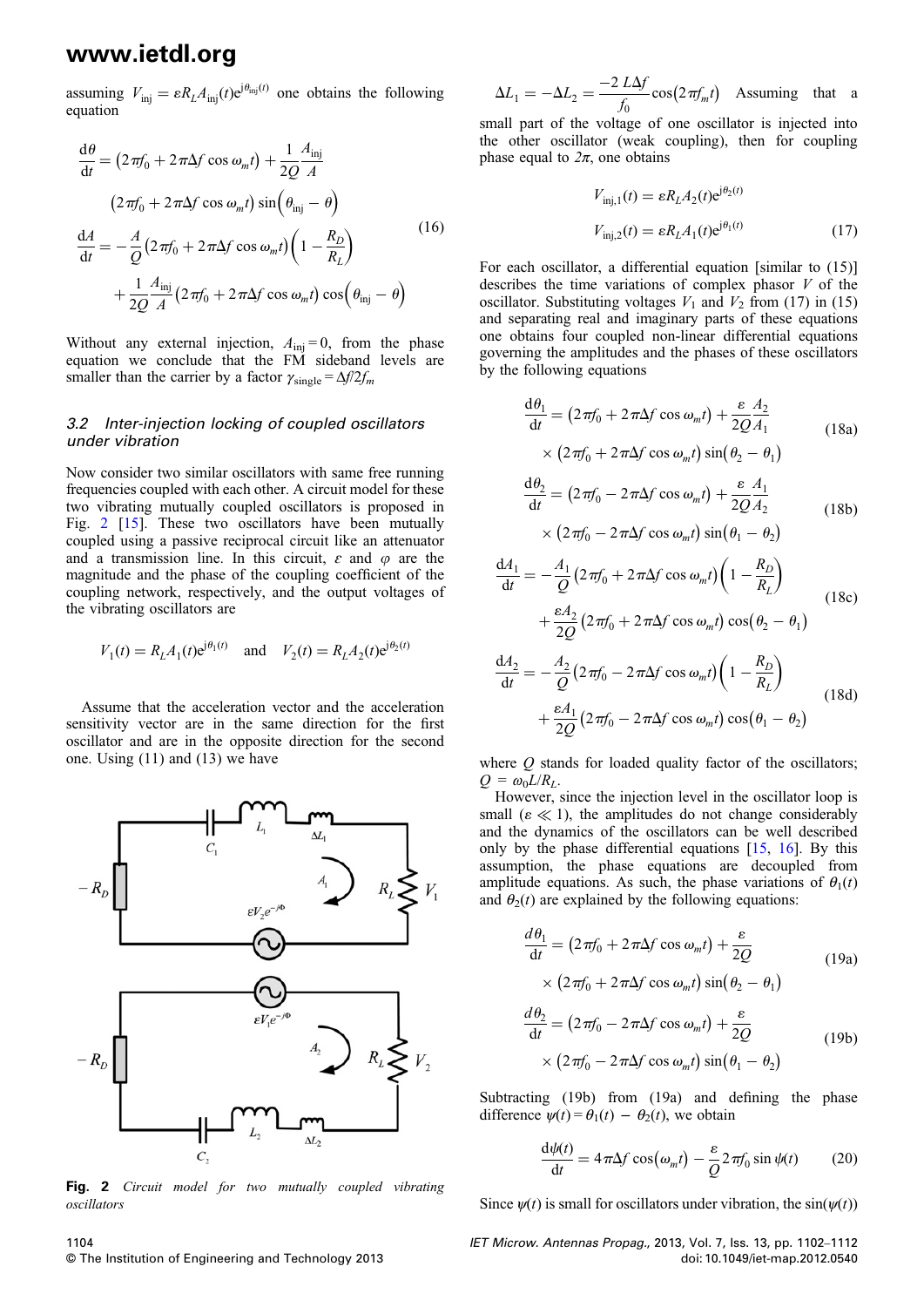term can be approximated by its argument, hence, the solution of (20) becomes

$$
\psi(t) = \alpha \cos(\omega_m t) + \zeta \sin(\omega_m t) \tag{21}
$$

In which

$$
\alpha = \frac{K\zeta}{f_m}, \quad \zeta = \frac{4\pi f_m \Delta f}{K^2 + f_m^2}
$$

where K is an auxiliary variable and is equal to  $K = (\varepsilon f_0/O)$ . For small  $\psi(t)$  (18a) is rewritten as

$$
\frac{d\theta_1(t)}{dt} = (2\pi f_0 + 2\pi \Delta f \cos \omega_m t)
$$
  

$$
-\frac{\varepsilon}{2Q} (2\pi f_0 + 2\pi \Delta f \cos \omega_m t) \psi(t)
$$
 (22)

After substituting (21) in (22) we arrive at the following equation

$$
\frac{d\theta_1(t)}{dt} = \left[ \left( 2\pi f_0 - \frac{\pi \varepsilon \alpha \Delta f}{2Q} \right) \right]
$$

$$
+ \left[ \left( 2\pi \Delta f - \frac{\varepsilon \pi \alpha f_0}{Q} \right) \cos(\omega_m t) - \frac{\varepsilon \zeta \pi f_0}{Q} \sin(\omega_m t) \right]
$$

$$
- \left[ \frac{\varepsilon \alpha \pi \Delta f}{2Q} \cos(2\omega_m t) + \frac{\varepsilon \zeta \pi \Delta f}{2Q} \sin(2\omega_m t) \right]
$$
(23)

In (23), the first bracket represents the after lock carrier frequency of the vibrating oscillator, whereas the second and third brackets are representing the generated sidebands at  $f_m$  and  $2f_m$  offset from the carrier, respectively. Since  $\Delta f \ll f_0$ , we conclude that the sidebands at  $2f_m$  are much smaller than those at  $f_m$ , hence, we consider only the  $f_0 + f_m$ and  $f_0 - f_m$  sidebands afterwards. To calculate the amplitude of these sidebands we rewrite the terms in the second bracket of (23) in a closed sinusoidal form

$$
\left(2\pi\Delta f - \frac{\varepsilon\pi\alpha f_0}{Q}\right)\cos(\omega_m t) - \frac{\varepsilon\pi\zeta f_0}{Q}\sin(\omega_m t) \qquad (24)
$$

$$
= \gamma_{\text{coupled}}\cos(\omega_m t + \eta)
$$

Using simple trigonometric relations, one obtains the following equation

$$
\gamma_{\text{coupled}} = 2\pi \Delta f \sqrt{1 - \frac{K^2}{K^2 + f_m^2}} = \frac{2\pi \Delta f f_m}{\sqrt{K^2 + f_m^2}} \qquad (25)
$$

Rewriting the simplified form of (23) (neglecting the sidebands induced at  $2f_m$ ) we arrive at the following equation

$$
\frac{d\theta_1(t)}{dt} = \left(2\pi f_0 - \frac{\varepsilon \pi \Delta f}{2Q}\right) + \gamma_{\text{coupled}} \cos\left(\omega_m t + \eta\right) \quad (26)
$$

As is apparent from (26), the output voltage of the first oscillator (and similarly that of the second one) is an FM modulated signal with a modulation index of  $\beta_{\text{coupled}} =$  $(\gamma_{\text{coupled}}/\omega_m)$ .

Assuming narrowband FM in the same manner as described in Section 2, the level of the sidebands induced at  $f_0 + f_m$  and  $f_0 - f_m$  relative to the carrier after inter-injection locking is obtained by the following equation

$$
L_{\text{coupled}}(\text{dBc}) = 20 \text{Log}\left(\frac{\gamma_{\text{coupled}}}{2\omega_m}\right)
$$

$$
= 20 \text{Log}\left(\frac{\Delta f}{2\sqrt{K^2 + f_m^2}}\right) \tag{27}
$$

Now, we should compare the level of the induced sidebands at  $f_m$  offset from the carrier in the coupled vibrating oscillators with that of a single vibrating oscillator. We define reduction factor as the relative difference of sidebands between these two cases, using (9) and (27) we have

reduction factor (dB) = 
$$
20\text{Log}\left(\frac{f_m}{\sqrt{K^2 + f_m^2}}\right)
$$
 (28)

The reduction factor is plotted in Fig. 3 for a 1 GHz oscillator with  $Q = 50$  for two coupling factors of  $\varepsilon = 0.2$ , against modulation frequency. It is easy to show that the second oscillator has the same spectrum as the first oscillator.

As is apparent from Fig. 3, after inter-injection locking of two vibrating oscillators, induced sidebands at  $f_0 + f_m$  and  $f_0 - f_m$  become very small.



**Fig. 3** Reduction factor (dB) against modulation frequency (Hz)

IET Microw. Antennas Propag., 2013, Vol. 7, Iss. 13, pp. 1102–1112 doi: 10.1049/iet-map.2012.0540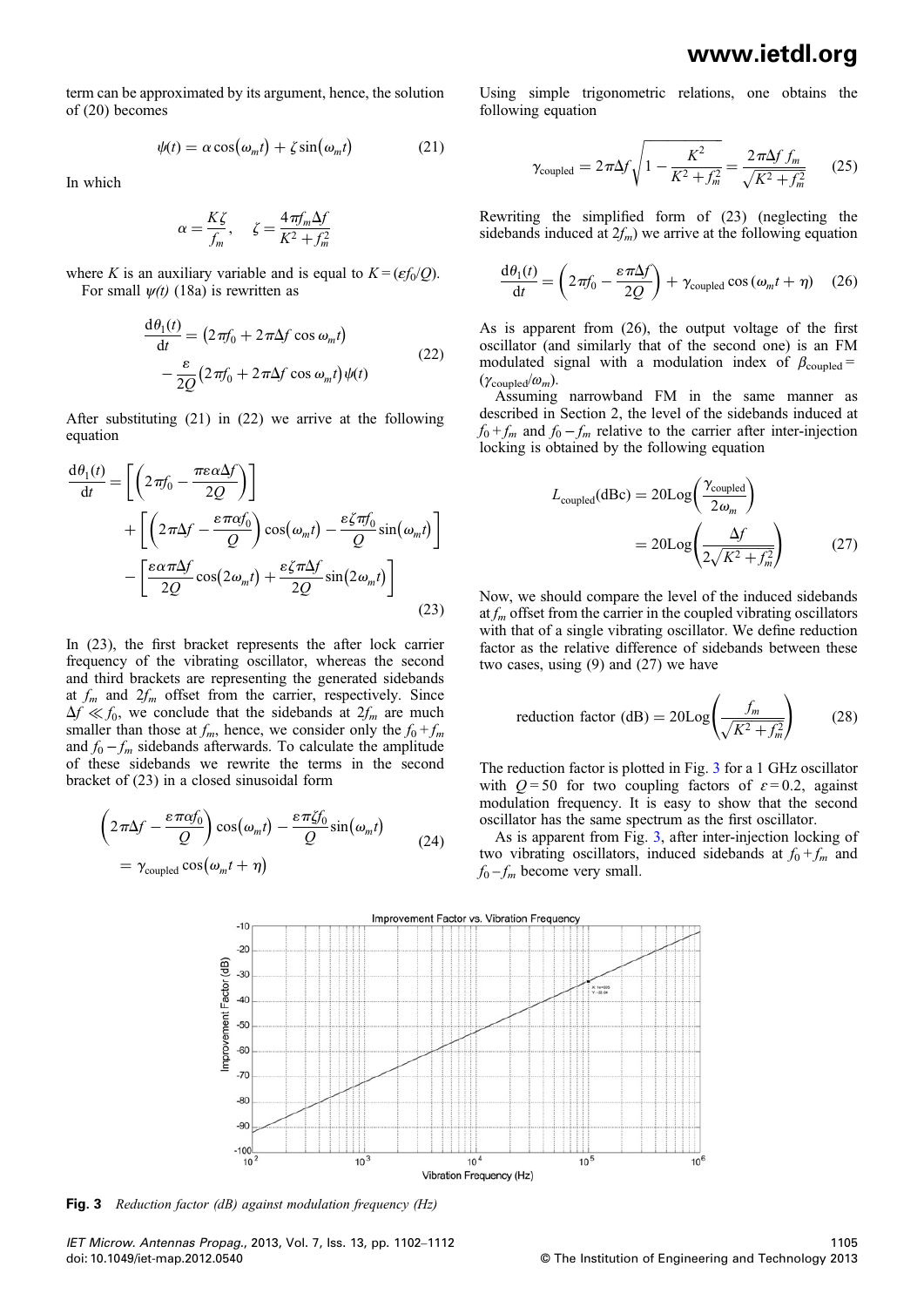An intuitive interpretation for the reason of spurious reduction can be explained as the following:

We have two oscillators if there were no coupling between them the effect of vibration is pulling up the frequency of one of these oscillators and pulling down the other exactly by the same amount. Now, establishment of a coupling between these two oscillators causes them to pull each other oppositely whereas the common frequency of oscillation remains constant equal to  $f_0$  which is the average of  $f_0 + f_m$ and  $f_0 - f_m$  that is  $f_0$  [15]. In other words, the oscillators are not free as before; each oscillator is forced to change the frequency of the other in the opposite direction of the acceleration vector.

In the real world, the spectrum of the vibration is usually spread over a frequency range; by using the proposed method, the phase noise of the oscillators around the carrier will be reduced in a similar manner.

#### 4 Measurement results

In this section, the experimental measurements on microwave vibrating oscillators using inter-injection locking method will be explained. We used two similar dielectric resonator oscillators at 10 GHz frequency band for this purpose. The dielectric resonator oscillators (DRO) are fabricated using FMM5201 monolithic microwave integrated circuit (MMIC), from Eudyna, which is a dual element GaAs FET and one element is used for our DR oscillator [17]. This MMIC shows negative resistance in a broad frequency range from 9.75 to 11.5 GHz. The block diagram of the oscillator is shown in Fig. 4. Indeed, we used ready DROs from low noise block (LNB) down converter of commercial satellite receivers.

Three axes can be defined for one DRO according to the mounting plane of the dielectric resonator. The x- and y-axes are defined in the plane of PCB and z-axis is defined perpendicular to it (see Fig.  $5a$ ). Measurements show that the acceleration sensitivity of the DRO is much greater in z-axis compared with the  $x$ - and  $y$ -axes. For example, the acceleration sensitivity for the z-axis in a DRO can be an order of magnitude greater than the other axes [18].

The two oscillators are mutually coupled as depicted in Fig. 6. The magnitude of coupling coefficient is fixed and determined by the coupling factors of directional couplers, which are 10 dB couplers here. However, a line stretcher was used to adjust the phase of the coupling to multiples of 360°. We fixed these oscillators in several configurations (Fig. 5b) and vibrated them together. The oscillators are vibrated using a standard shaker system. The shaker is a computer controlled system whose acceleration frequency and amplitude are controllable from 100 Hz to 10 kHz and from 1 to 100 g's, respectively. This shaker exerts the



Fig. 5  $x$ - and y-axes are defined in the plane of PCB and z-axis is defined perpendicular

a DRO's cordinates  $b$  Three ways for vibrating two mutually coupled DROs  $(x, y)$  and z, respectively)



Fig. 4 Block diagram of the GaAs FET MMIC oscillator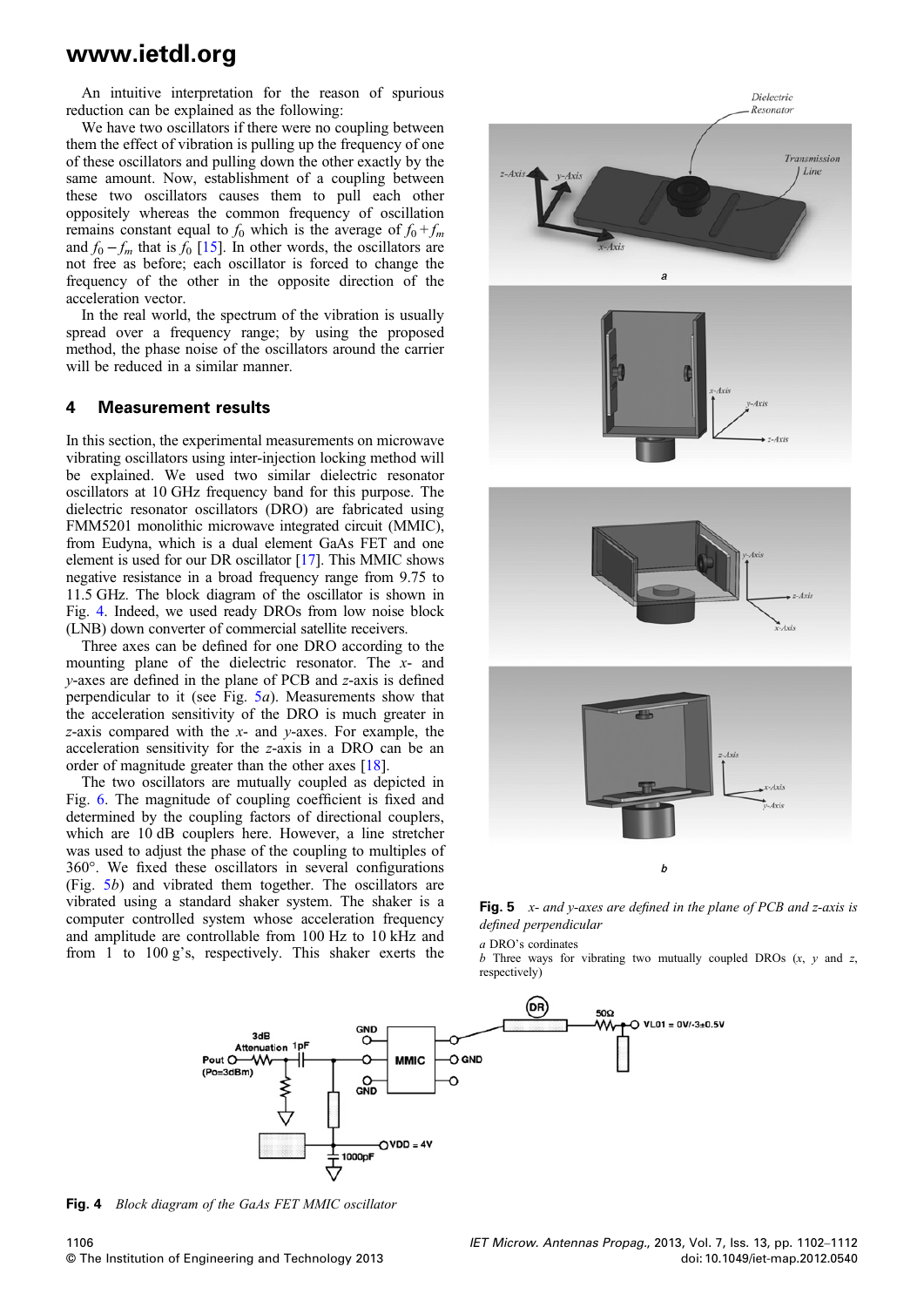

Fig. 6 Block diagram of two inter-injection locked oscillators

defined acceleration in the direction perpendicular to its top sheet where the oscillators' fixture is tightly fixed. The direct ports of the couplers are connected to the spectrum analyser and the phase noise measurement system.

Since the oscillators are not stable enough to read sideband levels directly from the spectrum analyser, we used a phase noise measurement system based on delay-line frequency discrimination technique to extract the spurious levels of vibrating oscillators [19]. The block diagram of the phase noise measurement system is shown in Fig. 7. In our experiments, the absolute value of spurious is not important, but relative reduction of this spurious before and after inter-injection locking of oscillators is our main concern.

The measured spectrums of the single free running oscillator are shown in Figs.  $8a$  and b. The spurious in this figure are AC power supply harmonics. First, this oscillator vibrated by 5 g, 1 kHz sinusoidal vibration in the direction of z-axis, the spectrums of the vibrating oscillator are shown in Figs.  $9a$  and b.

The experiment was repeated for  $x$ - and  $y$ -axes as well, we observed that the acceleration sensitivity vector is about 6 dB smaller than z-direction for these axes meaning that the acceleration sensitivity vector of the DRO has negligible components in  $x$ - and  $y$ -directions. As such we can assume that the acceleration vectors of these oscillators are approximately parallel to z-axis.

### www.ietdl.org

Now, according to the block diagram of Fig. 6, two oscillators were mounted and fixed on the fixture in three configurations (shown in Fig.  $5b$ ) and exposed to vibration. The oscillators are put on opposite sides along the z-axis. The after-lock spectrum of the coupled oscillators subjected to vibration in the direction of z-axis is shown in Fig. 10. The reduction of 1 kHz spurious according to these measurements is about 8 dB. The measured reduction in 1 kHz sideband is not in the order of prediction of Section 3. The main reason is that the reduction factor of (28) is valid only when two oscillators have exactly the same characteristics, however, simulation can be performed to reveal that inter-injection coupling of non-similar oscillators (non-similar frequency of oscillation, output power and acceleration sensitivity) degrades the reduction factor substantially. In the next section, we show through the dynamic simulation of two oscillators with slightly different characteristics, how the expected sideband reduction factor could be reduced significantly.

#### 5 Dynamic simulation and discussion

It is observed that reduction in the spurious sidebands is far less than the expected theoretical values described by (28), here we discuss how and why practical sideband reduction could be in the vicinity of the measured values. Consider (18), these differential equations describe the dynamic behaviour of two mutually coupled oscillators. It is common to assume a quadratic behaviour for non-linear resistance  $(R_D)$  to model the non-linearity (Van der Pol oscillator)

$$
\left(1 - \frac{R_D}{R_L}\right) = \mu \left(|A|^2 - |A_0|^2\right) \tag{29}
$$

In which  $A_0$  is the free running amplitude of oscillation and  $\mu$ is an empirical constant which models the saturation behaviour of the non-linear element. We have chosen  $\mu = 3$ in our simulations. Applying this model, (18a) and (18b) become

$$
\frac{dA_1(t)}{dt} = \frac{\mu}{2Q} \left( 2\pi f_0 + 2\pi \Delta f \cos \omega_m t \right) A_1 \left( A_0^2 - A_1^2 \right) \n+ \frac{\varepsilon}{2Q} \left( 2\pi f_0 + 2\pi \Delta f \cos \omega_m t \right) A_2 \cos \left( \theta_2 - \theta_1 \right)
$$
\n(30)



**Fig. 7** Block diagram of the phase noise measurement system [19]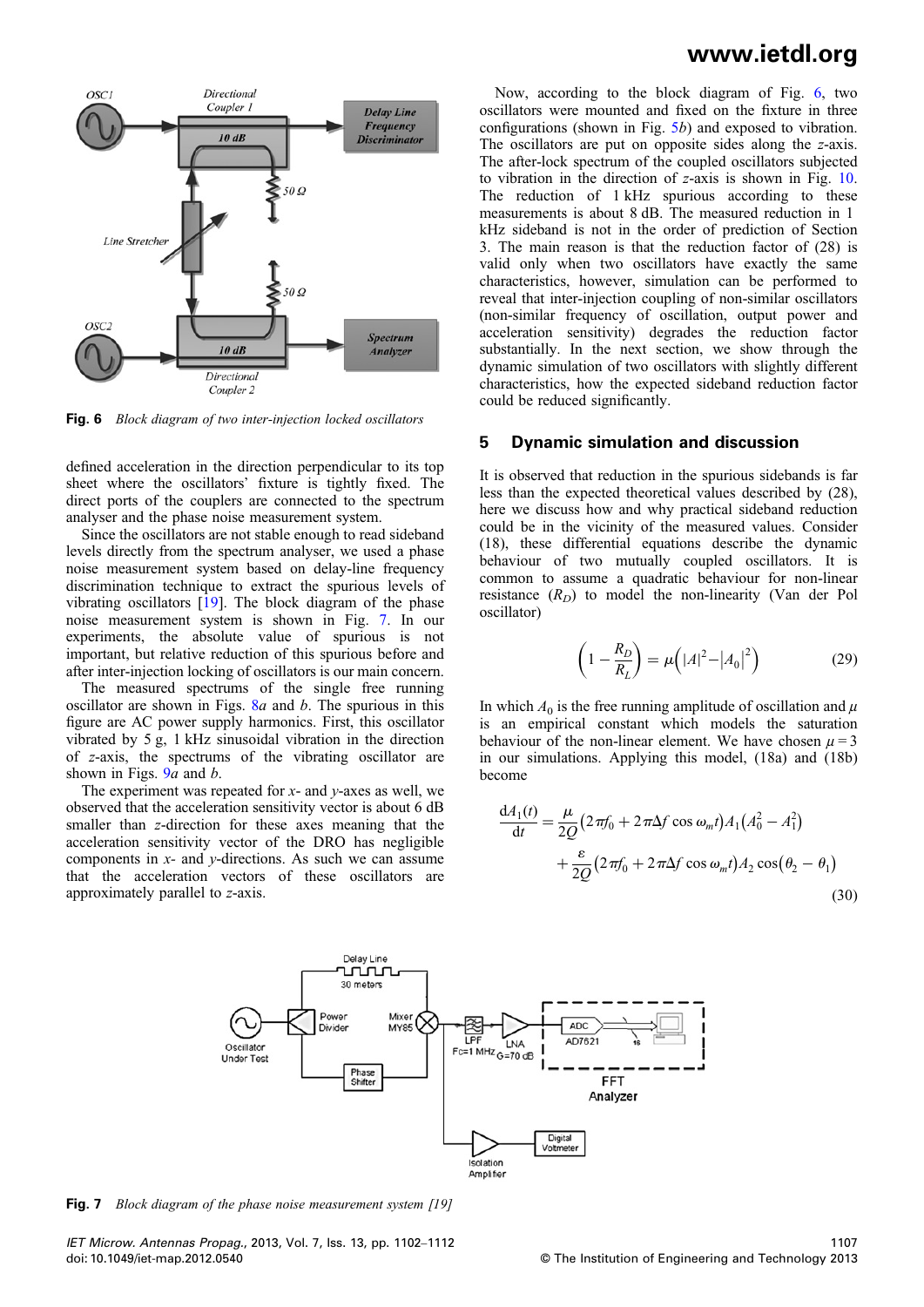

Fig. 8 Measured spectrums of the single free running oscillator

a Spectrum of the non-vibrating oscillator

b Spectrum of the non-vibrating oscillator measured by delay line frequency discriminator

$$
\frac{dA_2(t)}{dt} = \frac{\mu}{2Q} \left( 2\pi f_0 - 2\pi \Delta f \cos \omega_m t \right) A_2 \left( A_0^2 - A_2^2 \right)
$$

$$
+ \frac{\varepsilon}{2Q} \left( 2\pi f_0 - 2\pi \Delta f \cos \omega_m t \right) A_1 \cos \left( \theta_1 - \theta_2 \right)
$$
(31)

The phase equations remain unchanged. Although it is true that the phase equations are dominant for specifying the behaviour of weakly coupled oscillators (as we assumed in Section 3), here we consider both phase and amplitude equations. As such we can also see the effect of non-equal amplitudes of coupled oscillators on the sidebands reduction factor. Numerical simulations confirm that the contribution of amplitude discrepancy can be ignored.

We solve these non-linear equations numerically (using Runge–Kutta numerical solver of MATLAB) and obtain the amplitude and phase of each oscillator against time.

Then, using fast Fourier transform (FFT) algorithm, the frequency spectrum of oscillators can be obtained.

We choose  $f_0 = 1$  GHz as free running oscillation frequency,  $f_m = 100$  kHz as vibration frequency,  $Q = 50$  as loaded quality factors of oscillators and  $|\Gamma| = 1 \times 10^{-5}/g$  as the magnitude of the acceleration sensitivity vector and the coupling factor of  $\varepsilon = 0.2$ . Let us first obtain the output spectrum of a single oscillator subjected to acceleration. Assume  $|\mathbf{a}| = 5$  g (parallel to the acceleration sensitivity vector). We have  $\Delta f = f_0 \ \mathbf{\Gamma} \mathbf{a} = f_0 |\mathbf{\Gamma}| \times |\mathbf{a}| = 10^9 \times 5 \times 10^{-5} =$  $5 \times 10^4$  Hz. The output spectrum of such a single vibrating oscillator is plotted in Fig. 11.

As can be seen from Fig. 11, the side bands induced by vibrating signal are about 13 dB below the carrier level and is consistent with the result of (9), which is about 12 dB.

Next, consider two coupled oscillators which are subjected to an acceleration vector  $\vec{a}$  such that the vibration sensitivity vector of the first oscillator has the same direction as the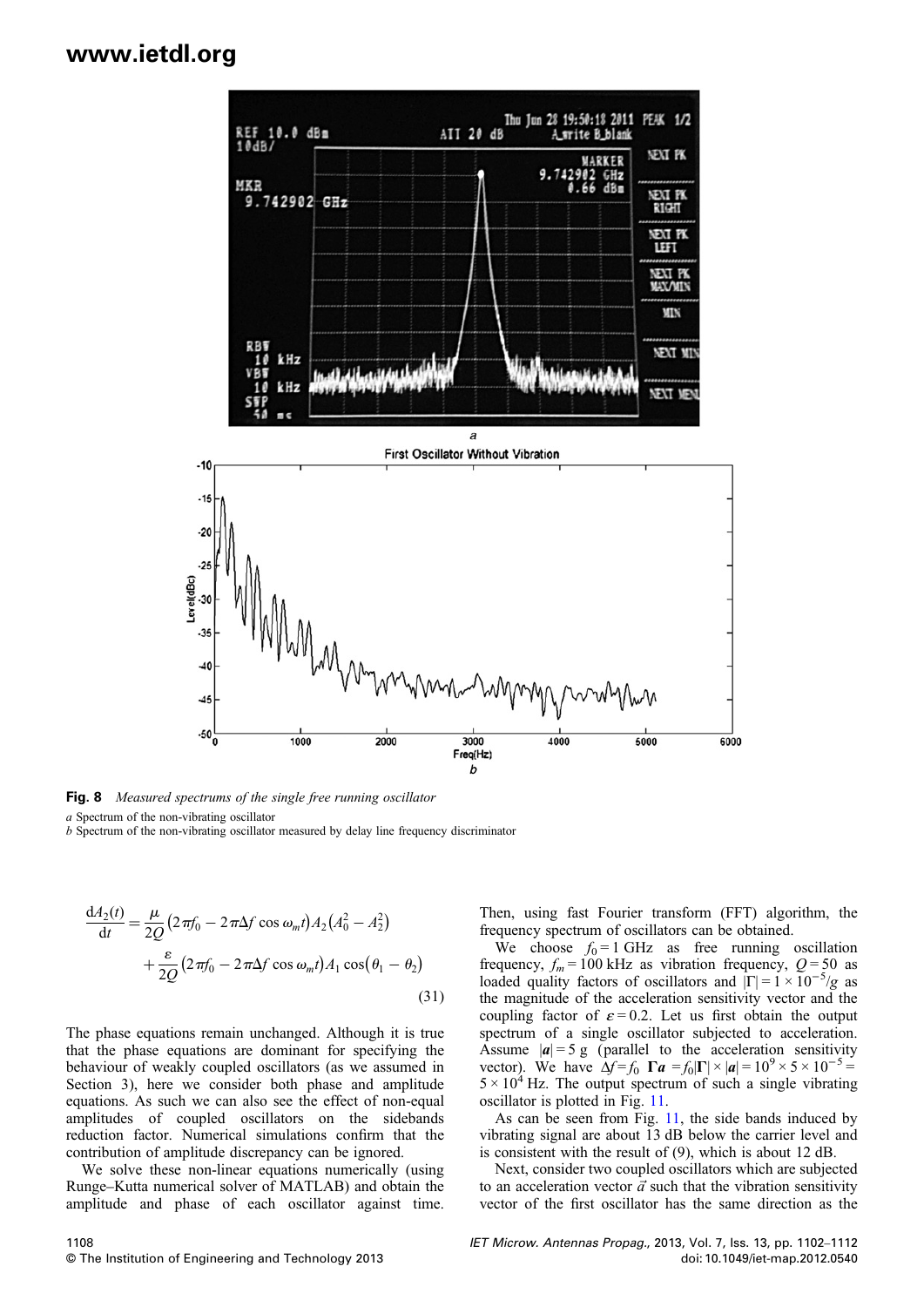

Fig. 9 Spectrum of the oscillator vibrated by 5 g, 1 kHz sinusoidal vibration in the direction of z-axis a Spectrum of the single vibrating oscillator

b Spectrum of the vibrating oscillator measured by delay line frequency discriminator

applied acceleration vector;  $\Gamma_1 = ca$ , and the vibration sensitivity vector of the second oscillator is in the opposite direction to this vector;  $\Gamma_2 = -ca$ . First assume that the two oscillators are exactly similar. It means that their free running oscillation frequencies  $(f_0)$  and amplitudes  $(A_0)$ , the magnitude and direction of their acceleration sensitivity vectors are the same exactly. The applied acceleration vector is the same as the previous example used for single oscillator. Now, four coupled nonlinear differential equations are solved numerically to obtain the phases and the amplitudes of the vibrating oscillators. The after lock output spectrum of one of the coupled oscillators is plotted in Fig. 12.

The reduction factor for these two coupled oscillators is plotted in Fig. 3 against vibration frequency. Comparing Figs. 3 and 11 shows that the reduction of side band level is close to the reduction factor predicted by (28). The difference between the results is mainly because of the following reasons:

• Since the injection level to each oscillator is small we supposed that the amplitudes of oscillators remain unchanged, and this permits us to ignore amplitude differential equations.

• The simplifications made to the phase equations (that is approximating sinusoid function with its argument).

• The assumption of narrowband FM, which is not complied well for the above simulated example.

In order to investigate the effect of discrepancies between two oscillators, we intentionally make differences in their characteristics. The main sources of discrepancies are

• Different acceleration sensitivity vectors (both magnitude and direction) of the oscillators which results in different modulation index

$$
\beta_1 = \frac{\Delta f_1}{f_m} = \frac{f_0 \Gamma_1 a}{f_m} \quad \text{and} \quad \beta_2 = \frac{\Delta f_2}{f_m} = \frac{f_0 \Gamma_2 a}{f_m}
$$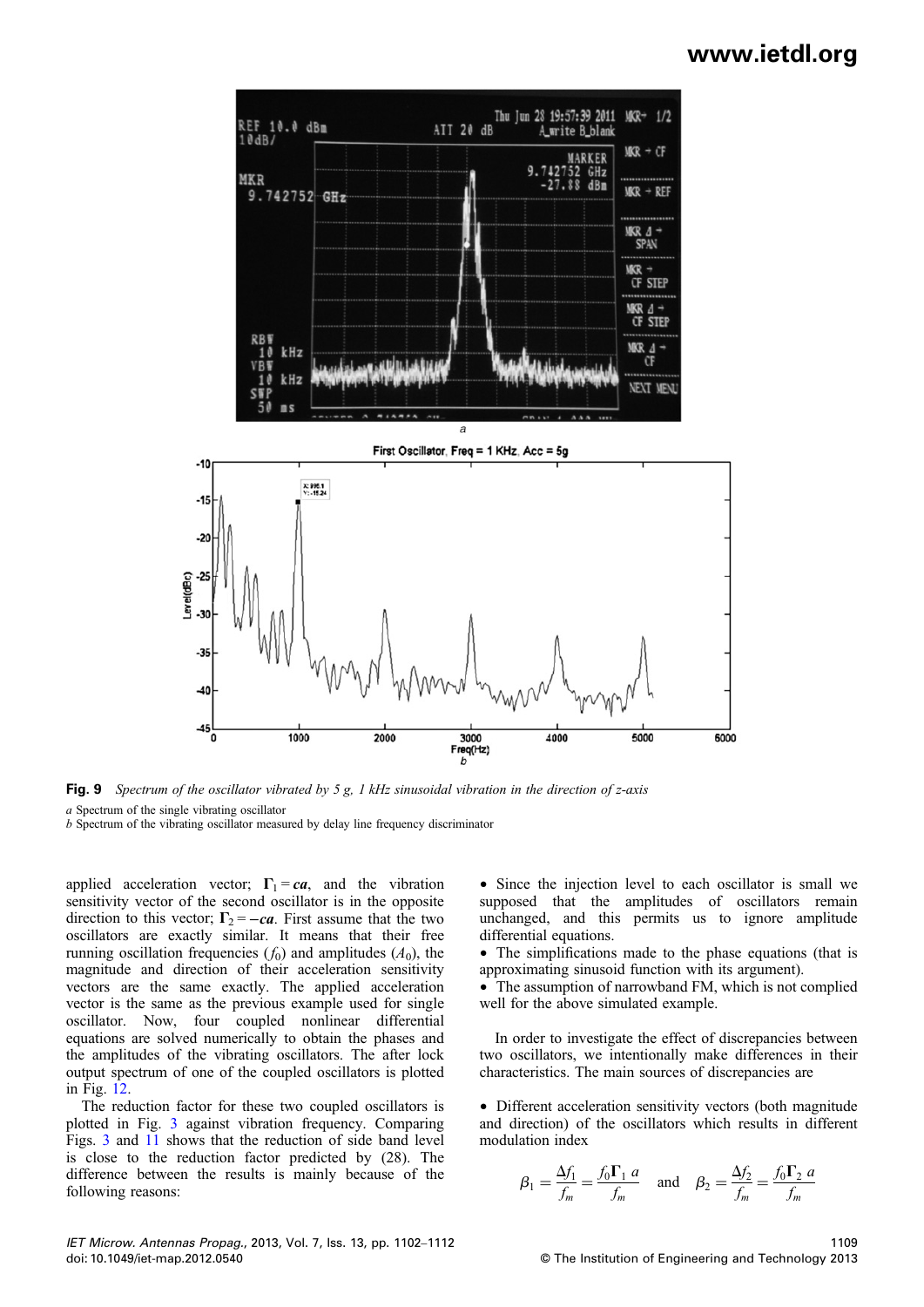

Fig. 10 After-lock spectrum of the coupled oscillators subjected to vibration in the direction of z-axis a After-lock spectrum of vibrating oscillator 1

b After-lock spectrum of vibrating oscillators using delay line frequency discriminator

of the oscillators.

- Different free running frequencies of oscillation.
- Different free running amplitudes of oscillation.

Numerical simulations reveal that the dominant factor in degrading the sideband reduction, is different acceleration



Fig. 11 Output spectrum of a single vibrating oscillator

1110 © The Institution of Engineering and Technology 2013 sensitivity vectors (different magnitude and direction) of the oscillators. This discrepancy could happen easily because of mechanically imperfect fabrication of oscillators or different position of the tuning screws of DROs. As an example, we assumed two oscillators with different modulation indices of 50%,  $\beta_2 = 1.5\beta_1$ , different free running frequencies of about 3 MHz (0.3%) and different free running amplitudes of about 2 dB. The resultant output spectrum of one of the inter-injection locked oscillators, after numerical computation, is plotted in Fig. 13.

Fig. 13 reveals that the reduction factor could be degraded by about 25 dB because of non-similarity of vibrating oscillators. This imperfection factors decreases the reduction factor to about 11 dB instead of the expected theoretical value of 36 dB. This reduction factor is in the order of values obtained in our measurement system.

#### 6 Conclusion

Vibrations increase the phase noise of microwave oscillators. In this paper, a novel technique was proposed to reduce the undesirable effects of vibrations, that is by using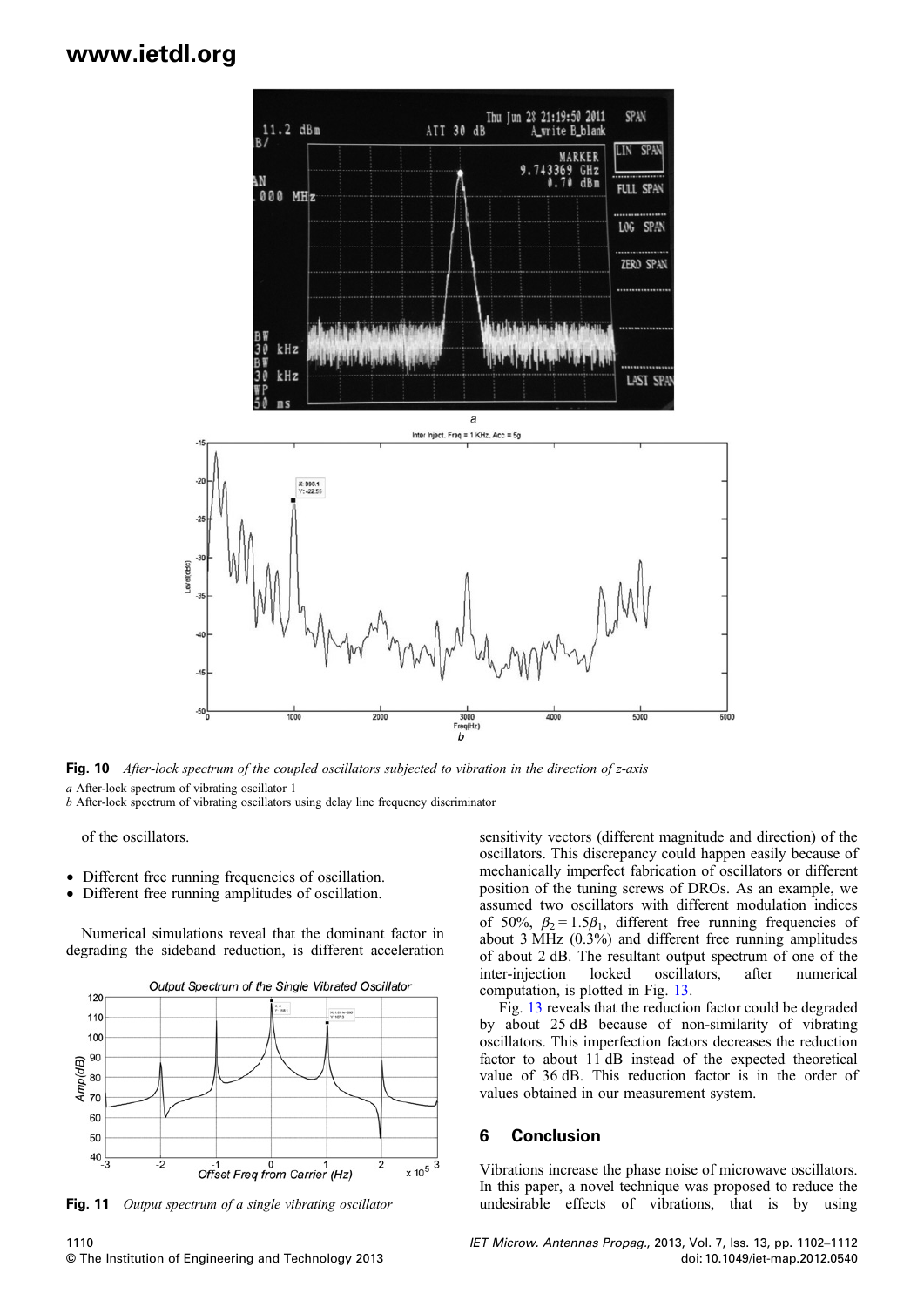

Fig. 12 After lock output spectrum of two similar oscillators subjected to an acceleration vector



Fig. 13 Reduction factor degradation because of considering all sources of discrepancy (frequency, amplitude and modulation index) of the coupled oscillators

inter-injection locking of two mutually coupled oscillators. The oscillators must be placed in such a way as to have opposite acceleration sensitivity vectors. A theoretical formula was obtained for sideband reduction of vibrating coupled oscillators. However, dynamic simulations showed that reaching the theoretical reduction in sideband is improbable in practice, but one can expect sideband reduction of about one order lower in magnitude, which is still noticeable. Experimental measurements using sinusoidal vibration confirm the applicability of the proposed method and about 8 dB reduction in spurious of the vibrating oscillator was observed. The same reduction in augmented phase noise because of random vibration is expected.

#### 7 References

1 Filler, R.L.: 'The acceleration sensitivity of quartz crystal oscillators: a review', IEEE Trans. Ultrason. Ferroelectr. Freq. Control, 1998, 35, (3), pp. 297–305

IET Microw. Antennas Propag., 2013, Vol. 7, Iss. 13, pp. 1102–1112 doi: 10.1049/iet-map.2012.0540

- 2 Johnson, G.F.: 'Vibration characteristics of crystal oscillators'. Proc. 21st Annual Symp. Frequency Control, 1967, pp. 287–293
- 3 Sinha, B.K., Locke, S.: 'Acceleration and vibration sensitivity of SAW devices', IEEE Trans. Ultrason. Ferroelectr. Freq. Control, 1987, 34, (1), pp. 29–38
- 4 Vig, J.: 'An overview of effects of vibration on phase noise'. 1st DARPA APROPOS Planning Meeting, Boulder, CO, January 2003
- 5 Kosinski, J.A.: 'Theory and design of crystal oscillators immune to acceleration: present state of the art'. IEEE Frequency Control Symp. and Exhibition Proc., June 2000, pp. 260–268
- 6 Hati, A., Nelson, C.W., Howe, D.A., et al.: 'Vibration sensitivity of microwave component'. IEEE Frequency Control Symp., June 2007, pp. 541–546
- 7 Nelson, C.L.: 'Reducing phase noise degradation due to vibration of crystal oscillators', Master of science thesis, Iowa State University, 2010
- 8 Wenzel Associates, Inc.:'Vibration-Induced Phase Noise', available at http://www.wenzel.com/documents/vibration.html, 10 December 2009
- 9 Aeroflex: 'Isolators for shock and vibration protection in all environments', Datasheet, 2M 1/2001
- 10 Wenzel C.: 'Bootstrapping a Phase Locked Loop for Better Performance'. Wenzel Associates, Inc., available at http://www.wenzel .com/pdffiles1/pdfs/bootstrp.pdf, 1994
- 11 Adler, A.: 'A study of locking phenomena in oscillators', Proc. IEEE, 1973, 61, (10), pp. 1380–1385